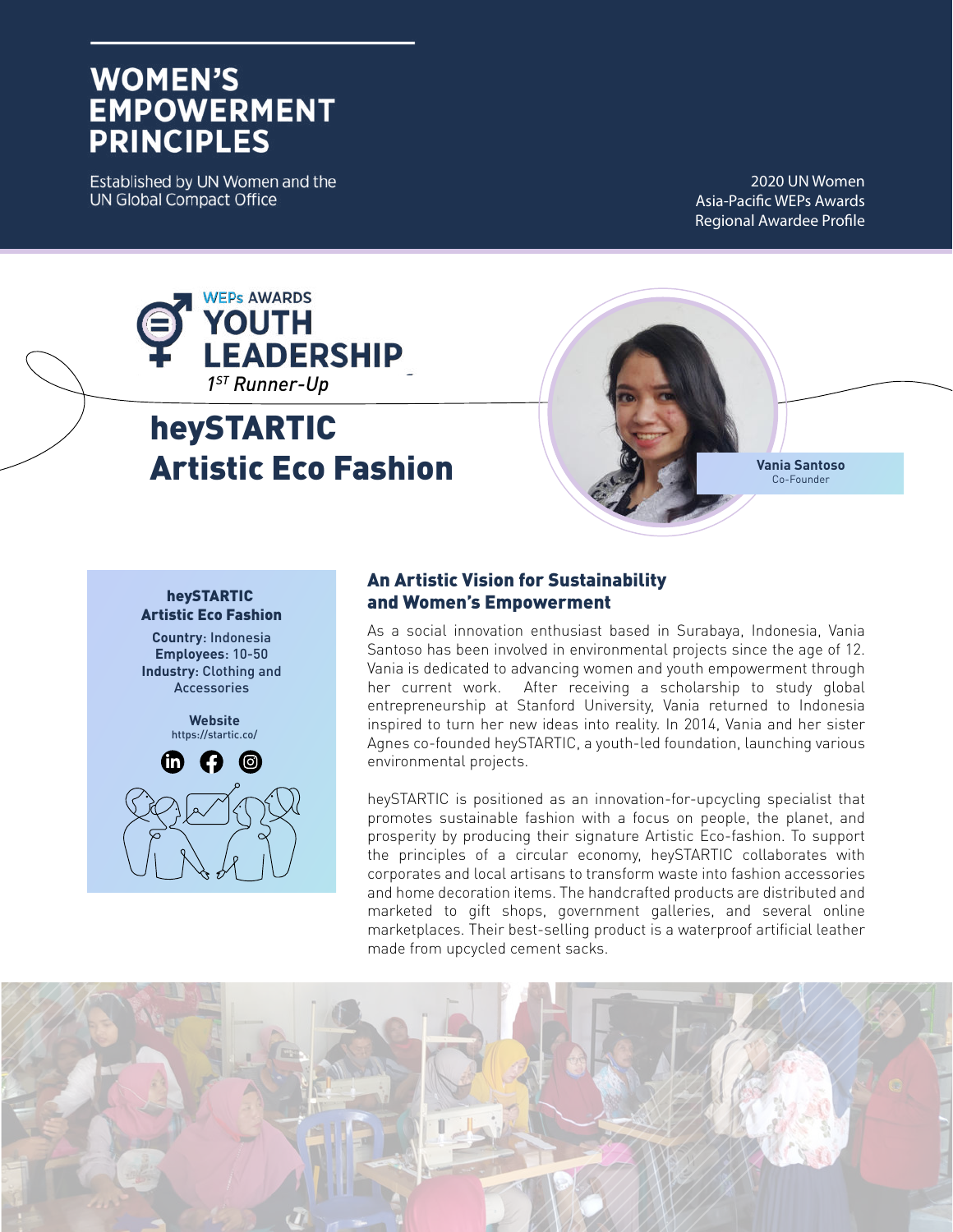



*Watch the testimonial video to learn more!*

heySTARTIC is working toward bridging sustainable production and community development. heySTARTIC empowers artisans and members in low-income communities to garner skills on waste management, handcrafting to be crafts(wo)men, public speaking to be facilitators of public workshops, and providing a basic introduction to business to work as an entrepreneur.

Women are the main targeted participants for heySTARTIC, especially housewives who may have more time; women from rural areas are typically judged and serotyped as a burden to their family. heySTARTIC aspires to disrupt and reframe stereotypical perceptions of women's role in the community, showing that women can be skilled human capital through innovation. heySTARTIC promotes #GenerationEquality and empowers and connects men in each respective family to support women, be it moral support or work support.

### Initiating Partnerships to Build an Ecosystem

To bring a positive change to society by addressing issues of poverty, lack of skills, and a lack of market access, heySTARTIC has partnerships with multi-stakeholders, ranging from academics, businesses, civil society organizations, small and medium enterprises, governments, and UN agencies. Partnerships include jointly led workshops, collaborating on women empowerment projects across locations, and supporting women founders through their product development and marketing strategy processes.

Among many accolades, heySTARTIC was one of four fashion enterprises selected to receive investment and training in Indonesia's prestigious Impact Accelerator Program led by Investing in Women part of the Australian Embassy and Patamar Capital in 2018. Vania has been recognized by several UN agencies, Oxfam, and Standford University as an exemplary female leader in youth entrepreneurship and Eco-fashion.

To date, heySTARTIC has trained more than 15,000 people; 62% are women and 78% out of the are youth. heySTAR-TIC has equipped 11 key people to be 'pioneers' in four cities to expand their impact. heySTARTIC helps their pioneers (75% women) to generate additional income, for example from IDR 400,000 monthly, they can have another IDR 1,000,000. People can be resellers of heySTARTIC's products or independent sellers through the skills learned at heySTARTIC's public workshop. By doing so, heySTARTIC promotes economic empowerment as well as provides access to markets for craftsmen and people who are in extreme poverty (<\$1.90/day)

#### Accelerating Sustainable Impact and Tapping on Social Norms

Moving toward inclusivity, heySTARTIC attracts more people to join their movement for women's empowerment and gender equality. Even though it is tough to change gender bias and socio-cultural norms, heySTARTIC focuses on results such as supporting additional income generation for families who join their initiative. The exposure of the enterprise in national media has helped heySTARTIC bring more people along their journey.